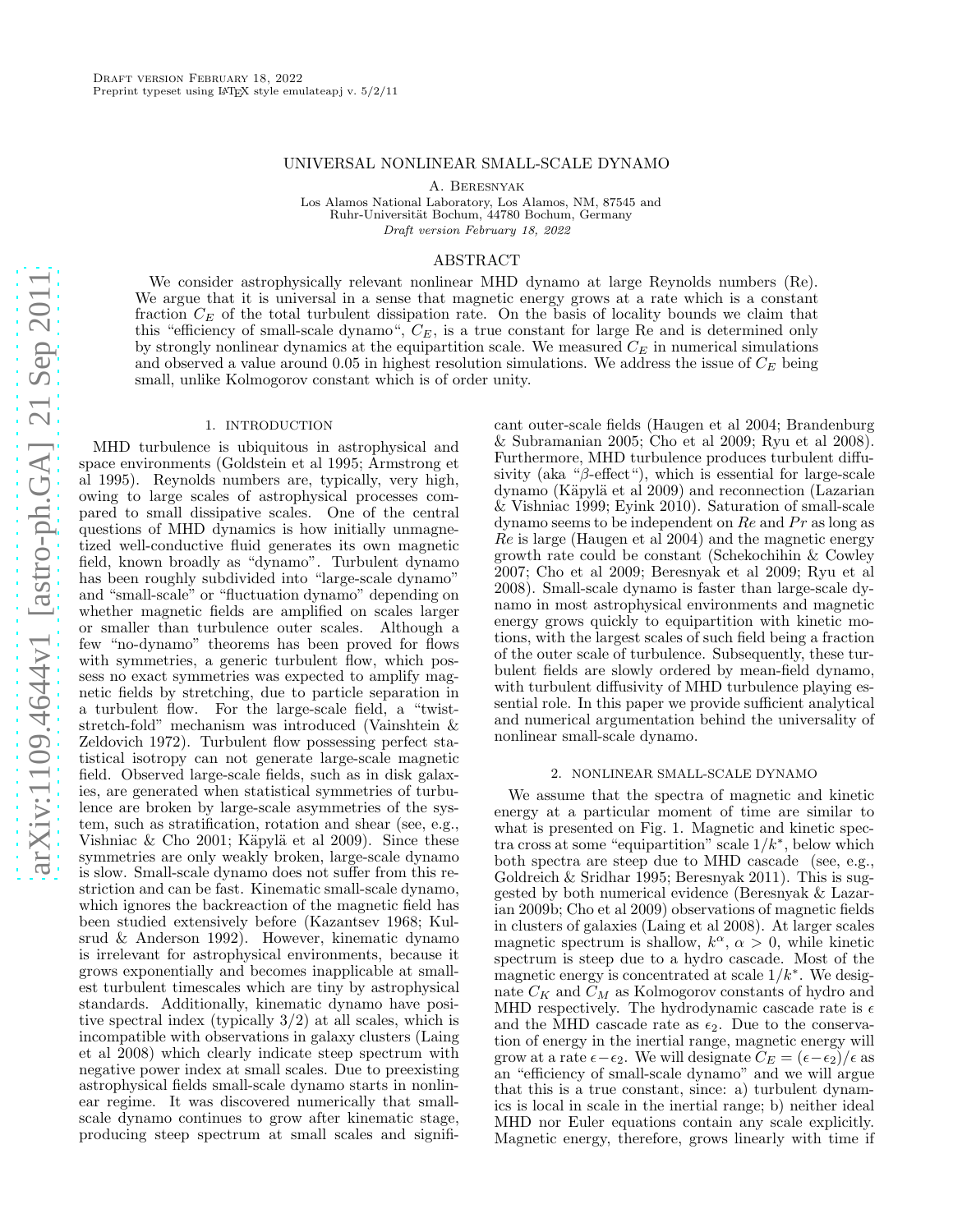

Fig. 1.— A cartoon of kinetic and magnetic spectra in smallscale dynamo, at a particular moment of time when equipartition wavenumber is  $k^*$ .

 $\epsilon = const.$  The equipartition scale  $1/k^*$  will grow with time as  $t^{3/2}$  (Beresnyak et al 2009). This is equivalent to saying that small-scale dynamo saturates at several dynamical times at scale  $1/k^*$  and proceeds to a twice larger scale (Schekochihin & Cowley 2007). If magnetic energy grows approximately till equipartition (Haugen et al 2004; Cho et al 2009), the whole process will take around several dynamical timescales of the system, or more quantitatively,  $(C_K^{3/2}/C_E)(L/v_L)$ .

# 3. LOCALITY OF SMALL-SCALE DYNAMO

We will use "smooth filtering" approach with dyadicwide filter in k-space (Aluie & Eyink 2010; Eyink 2005). We designate a filtered vector quantity as  $\mathbf{a}^{[k]}$  where k is a center of a dyadic Fourier filter in the range of wave numbers  $[k/2, 2k]$ . The actual logarithmic width of this filter is irrelevant to further argumentation, as long as it is not very small. We will assume that the vector field a is Hölger-continuous with some exponent and designate  $a_k = \langle |\mathbf{a}^{[k]}|^3 \rangle^{1/3}$  which has to scale as  $k^{\sigma_3}$ , e.g.,  $k^{-1/3}$ for velocity in Kolmogorov turbulence. The energy cascade rate is  $\epsilon = C_K^{-3/2} k v_k^3$ , where here we defined Kolmogorov constant  $C_K$  by third order, rather than second order quantities. We will keep this designation, assuming that traditional Kolmogorov constant could be used instead. We use spectral shell energy transfer functions such as  $T_{vv}(p,k) = -\langle \mathbf{v}^{[k]}(\mathbf{v} \cdot \nabla) \mathbf{v}^{[p]} \rangle, T_{w^+w^+}(p,k) =$  $-\langle \mathbf{w}^{+[k]}(\mathbf{w}^- \cdot \nabla) \mathbf{w}^{+[p]} \rangle$  (Alexakis et al 2005), applicable to incompressible ideal MHD equations, where  $w^{\pm}$ are Elsässer variables and v, b and  $w^{\pm}$  are measured in the same Alfvenic units. We will use central frequency k and study "infrared" (IR) transfers from  $p \ll \tilde{k}$ , and "ultraviolet" (UV) transfers, from  $q \gg k$ . We will provide bounds on  $|T|$ , in units of energy rate as in Aluie & Eyink (2010); Eyink (2005) and relative volume-averaged bounds which are divided the actual energy rate and are dimensionless. We will consider three main wavevector intervals presented on Fig. 1:  $k \ll k^*$  ("hydro cascade"),  $k \sim k^*$  ("dynamo") and  $k \gg k^*$  ("MHD cascade").

#### 4. MHD CASCADE,  $K \gg K^*$ .

The only energy cascades here are Elsässer cascades and, by design of our problem,  $w^+$  and  $w^-$  have the same statistics, so we will drop  $\pm$ . For an exchange with  $p \ll k$ band, for  $|T_{ww}|$ , using Hölger inequality and wavenumber conservation we get an upper bound of  $pw_pw_k^2$  and for  $q \gg k$  band it is  $kw_q^2w_k$ , these bounds are asymptoti-

TABLE 1 Transfers and upper limits

| Transfers         |     |                                                                                   | $p \ll k$      | $q \gg k$    |
|-------------------|-----|-----------------------------------------------------------------------------------|----------------|--------------|
| $T_{vv}(p,k)$     | $=$ | $-\langle \mathbf{v}^{[k]}(\mathbf{v}\cdot\nabla)\mathbf{v}^{[p]}\rangle$         | $pv_p v_k^2$   | $kv_kv_q^2$  |
| $T_{bb}(p,k)$     | $=$ | $-\langle \mathbf{b}^{[k]}(\mathbf{v}\cdot\nabla)\mathbf{b}^{[p]}\rangle$         | $pv_p v_k b_k$ | $kb_kv_qb_q$ |
| $T_{vb}(p,k)$     | $=$ | $\langle \mathbf{b}^{[k]}(\mathbf{b}\cdot\nabla)\mathbf{v}^{[p]} \rangle$         | $pv_p b_k^2$   | $kb_kv_qb_q$ |
| $T_{bv}(p,k)$     | $=$ | $\langle \mathbf{v}^{[k]} (\mathbf{b} \cdot \nabla) \mathbf{b}^{[p]} \rangle$     | $pb_p v_k b_k$ | $kv_kb_q^2$  |
| $T_{w^+w^+}(p,k)$ | $=$ | $-\langle \mathbf{w}^{+[k]}(\mathbf{w}^- \cdot \nabla) \mathbf{w}^{+[p]} \rangle$ | $pw_pw_k^2$    | $kw_kw_q^2$  |

cally small, see Eyink (2005). For the full list of transfers and limits refer to Table 1. The relative bound should be taken with respect to  $C_M^{-3/2} k w_k^3$ , where  $C_M$  is a Kolmogorov constant for MHD, from which we get that most of the energy transfer with the  $[k]$  band should come from  $[kC_{M_2}^{-9/4}, kC_{M}^{9/4}]$  band, see Beresnyak (2011). The global transfers between kinetic and magnetic energy must average out in this regime, nevertheless, the pointwise IR and UV transfers can be bounded by  $p b_p v_k b_k$  and  $k b_q^2 v_k$ and are small (Eyink 2005).

#### 5. HYDRO CASCADE,  $K \ll K^*$

Despite having some magnetic energy at these scales, most of the energy transfer is dominated by velocity field. Indeed,  $|T_{vv}|$  is bounded by  $pv_pv_k^2$  for  $p \ll k$  and by  $kv_q^2v_k$  for  $q \gg k$ . Compared to these,  $|T_{bv}|$  transfers are negligible:  $pb_p v_k b_k$  and  $kb_q^2 v_k$ . For magnetic energy in  $p \ll k$  case we have  $|T_{vb}|$  and  $|T_{bb}|$  transfers bounded by  $pv_p b_k^2$ ,  $pb_p v_k b_k$  and for  $q \gg k$  case  $|T_{vb}|$  and  $|T_{bb}|$ are bounded by  $kb_kv_qb_q$ . Out of these three expressions the first two go to zero, while the third goes to zero if  $\alpha - 2/3 < 0$  or have a maximum at  $q = k^*$  if  $\alpha - 2/3 > 0$ . This means that for the transfer to magnetic energy we have IR locality, but not necessarily UV locality. Note that magnetic energy for  $k \ll k^*$  is small compared to the total, which is dominated by  $k = k^*$ . We will assume that  $\alpha - 2/3 > 0$  and that the spectrum of  $b_k$  for  $k < k^*$ is formed by nonlocal  $|T_{vb}|$  and  $|T_{bb}|$  transfers from  $k^*$ , namely magnetic structures at  $k$  are formed by stretching of magnetic field at  $k^*$  by velocity field at  $k$ . Magnetic spectrum before  $k^*$  is, therefore, nonlocal and might not be a power-law.

# 6. DYNAMO CASCADE  $K = K^*$

In this transitional regime our estimates of Elsässer UV transfer and kinetic IR transfer from two previous sections will hold. We are interested how these two are coupled together and produce observable magnetic energy growth or decay. IR  $p \ll k^* |T_{vb}|$  and  $|T_{bb}|$  transfers will be bounded by  $p v_p b_{k^*}^2$  and  $p b_p v_{k^*} b_{k^*}$ , which go to zero, so there is a good IR locality. Ultraviolet transfers will be bounded by  $k^*b_{k^*}b_qv_q$ . This quantity also goes to zero as  $q$  increases, so there is an UV locality for this regime as well. Let us come up with bounds of relative locality. Indeed, the actual growth of magnetic energy was defined as  $\epsilon_B = \epsilon - \epsilon_2 = C_E C_K^{-3/2} k v_k^3$ . So,  $p \ll k^*$  IR bound is  $k^* C_E^{3/2} C_K^{-9/4}$  and UV bound is  $k^* C_E^{-3/2} C_M^{9/4}$ . We conclude that most of the interaction which result in magnetic energy growth must reside in the wavevector interval of  $k^*[C_E^{3/2}C_E^{-9/4}, C_E^{-3/2}C_M^{9/4}]$ . Numerically, if we substitute  $C_K = 1.6, C_M = 4.2, C_E = 0.05$  we get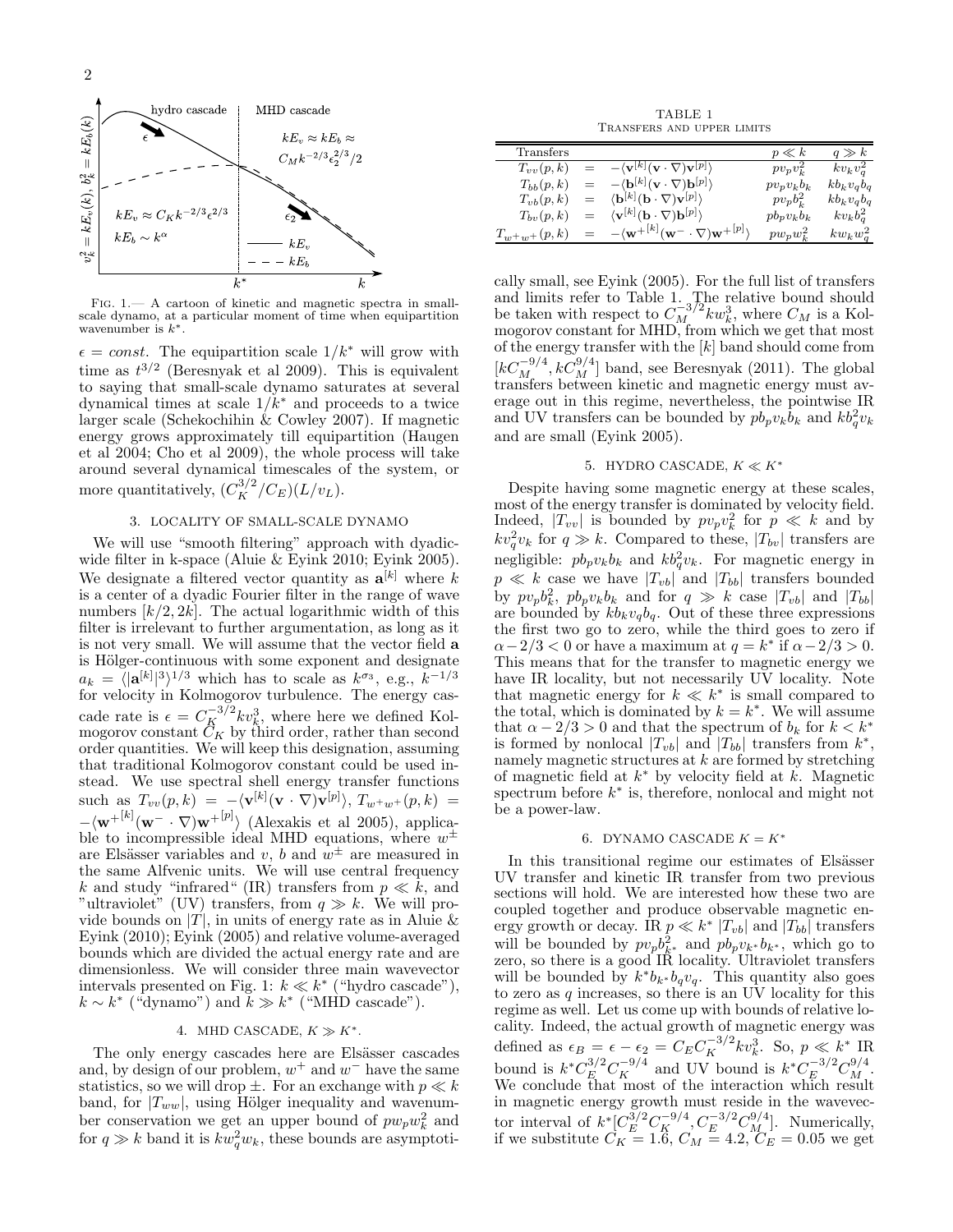TABLE 2 Three-dimensional MHD simulations

| Run             | n  | $N^3$    | Dissipation              | $\langle \epsilon \rangle$ | Re            | $C_{E}$           |
|-----------------|----|----------|--------------------------|----------------------------|---------------|-------------------|
| M1-6            | 6  | $256^3$  | $-7.6 \cdot 10^{-4} k^2$ | 0.091                      | 1000          | $0.031 \pm 0.002$ |
| $M7-9$          | 3  | $512^3$  | $-3.0 \cdot 10^{-4}k^2$  | 0.091                      | 2600          | $0.034 \pm 0.004$ |
| $M10-12$        | 3  | $1024^3$ | $-1.2 \cdot 10^{-4}k^2$  | 0.091                      | 6600          | $0.041 \pm 0.005$ |
| M <sub>13</sub> | 1. | $1024^3$ | $-1.6 \cdot 10^{-9}k^4$  | 0.182                      | $\frac{1}{2}$ | $0.05 \pm 0.005$  |
| M <sub>14</sub> |    | $1536^3$ | $-1.5 \cdot 10^{-15}k^6$ | 0.24                       | $\equiv$      | $0.05 \pm 0.005$  |

the interval of  $k*[0.004, 2000]$ . So, despite being asymptotically local, small-scale dynamo can be fairly nonlocal from practical standpoint.

To summarize, kinetic cascade at large scales and MHD cascade at small scales in the inertial range are dominated by local interactions. The transition between kinetic cascade and MHD cascade is also dominated by local interactions, and since ideal MHD equations do not contain any scale explicitly, the efficiency of small-scale dynamo  $C_E$  is a true universal constant. Note that  $C_E$ relates energy fluxes, not energies, so this claim is unaffected by the presence of intermittency. Magnetic spectrum at  $k \ll k^*$  is dominated by nonlocal triads that reprocess magnetic energy from  $\dot{k} = k^*$  and, since this part of the spectrum contains negligible magnetic energy, our universality claim is unaffected by this nonlocality.

# 7. NUMERICAL RESULTS

We performed numerical simulations of statistically homogeneous isotropic small-scale dynamo by solving MHD equations with stochastic non-helical driving and explicit dissipation with  $Pr_m = 1$ . The details of the code and driving are described in detail in our earlier publications (Beresnyak 2011; Beresnyak & Lazarian 2009) and Table 1 shows simulation parameters. We started each simulation from previously well-evolved driven hydro simulation by seeding low level white noise magnetic field. We ran several statistically independent simulations in each group and obtained growth rates and errors from statistical (or sample) averages. In all simulations, except M14, the energy injection rate was controlled. Fig 2 shows sample-averaged time evolution of magnetic energy. Growth is initially exponential and smoothly transition into the linear stage. Note, that scatter is initially small, but grows with time, which is consistent with the picture of magnetic field growing at progressively larger scales and having progressively less independent realizations in a single datacube.

# 8. EFFICIENCY OF SMALL-SCALE DYNAMO

Our  $C_E$  is much smaller than unity. One would expect a quantity of order unity because this is a universal number, determined only by strong interaction on equipartition scale. If we refer to the ideal incompressible MHD equations, written in terms of Elsässer variables,  $\partial_t \mathbf{w}^{\pm} + \hat{S}(\mathbf{w}^{\mp} \cdot \nabla) \mathbf{w}^{\pm} = 0$ , dynamo could be understood as decorrelation of  $w^{\pm}$  which are originally perfectly correlated with  $\mathbf{w}^+ = \mathbf{w}^-$  in the hydrodynamic cascade. In our case this decorrelation is happening at the equipartition scale k ∗ . Being time-dependent, this decorrelation propagates upscale, while ordinary energy cascade goes downscale. The small value of  $C_E$  might be due to this. A different viewpoint on small-scale dynamo is a picture when magnetic field is being stretched by kinetic motions



Fig. 2.— Magnetic energy growth observed in simulations M1-6, M7-9 and M10-13. We used sample averages which greatly reduced fluctuations and allowed us to measure  $C_E$  with sufficient precision.

and, therefore, amplified. With small or negligible diffusion the field becomes extremely tangled (Schekochihin et al 2004), quite contrary to the observations and numerical experiments, where magnetic field has an energycontaining scale which is larger than the scale of resistive dissipation. In the nonlinear regime, therefore, the intuitive picture with stretching with resistive diffusion is completely wrong. It is inevitable to appeal to turbulent diffusion which helps to create larger-scale field. Both stretching and diffusion depend on turbulence properties at the same designated scale  $1/k^*$ , therefore in the asymptotic regime of large Re one of these processes must dominate. As we know  $C_E$  is small so stretching and diffusion are close to canceling each other.

#### 9. KINEMATIC DYNAMO RATES

A better studied and understood kinematic dynamo might shed some light on the problem of small  $C_E$ . In the kinematic regime, when we neglect Lorentz force in the MHD equation, the growth is exponential and the rate is expected to come from fastest shearing rates of smallest turbulent eddies. Observed rates, however, are smaller which was interpreted as competition between stretching and turbulent mixing (Eyink et al 2011). In our simulations, in the kinematic regime of M7-9 we observed growth rate  $\gamma \tau_{\eta} = 0.0326$ , where  $\tau_{\eta} = (\nu/\epsilon)^{1/2}$  is a Kolmogorov timescale, which is consistent with (Haugen et al 2004; Schekochihin et al 2004). With minimum timescale,  $\tau_{\min} \approx 9\tau_{\eta}$ ,  $\gamma \tau_{\min} = 0.3$ , which is still small.

Kazantsev-Kraichnan model (Kazantsev 1968; Kulsrud & Anderson 1992) predicts  $\gamma \tau_{\rm min} \sim 1$ . This model, however, uses ad-hoc delta-correlated velocity which does not correspond to any dynamic turbulence and its statistics is time-reversible as opposed to time-irreversible real turbulence. Time irreversibility of hydro turbulence actually mandates that fluid particles separate faster backwards in time, since  $\langle v_{\parallel l}^3 \rangle = -4/5 \epsilon l$  is negative.

In order to study the interplay of stretching and diffusion, we performed several simulations of kinematic dynamo forward and backward in time. We followed full three-dimensional evolution of v and b and approximated "backward in time" by reversing velocity direction. Initial condition for magnetic field was typically random noise. Since we couldn't reverse viscous losses in DNS, we used viscosity  $\nu = 0$ , but magnetic diffusivity  $\eta > 0$ . In the first set of simulations we set initial velocity as  $v$ and  $-v$  from evolved viscous runs. The growth rates is